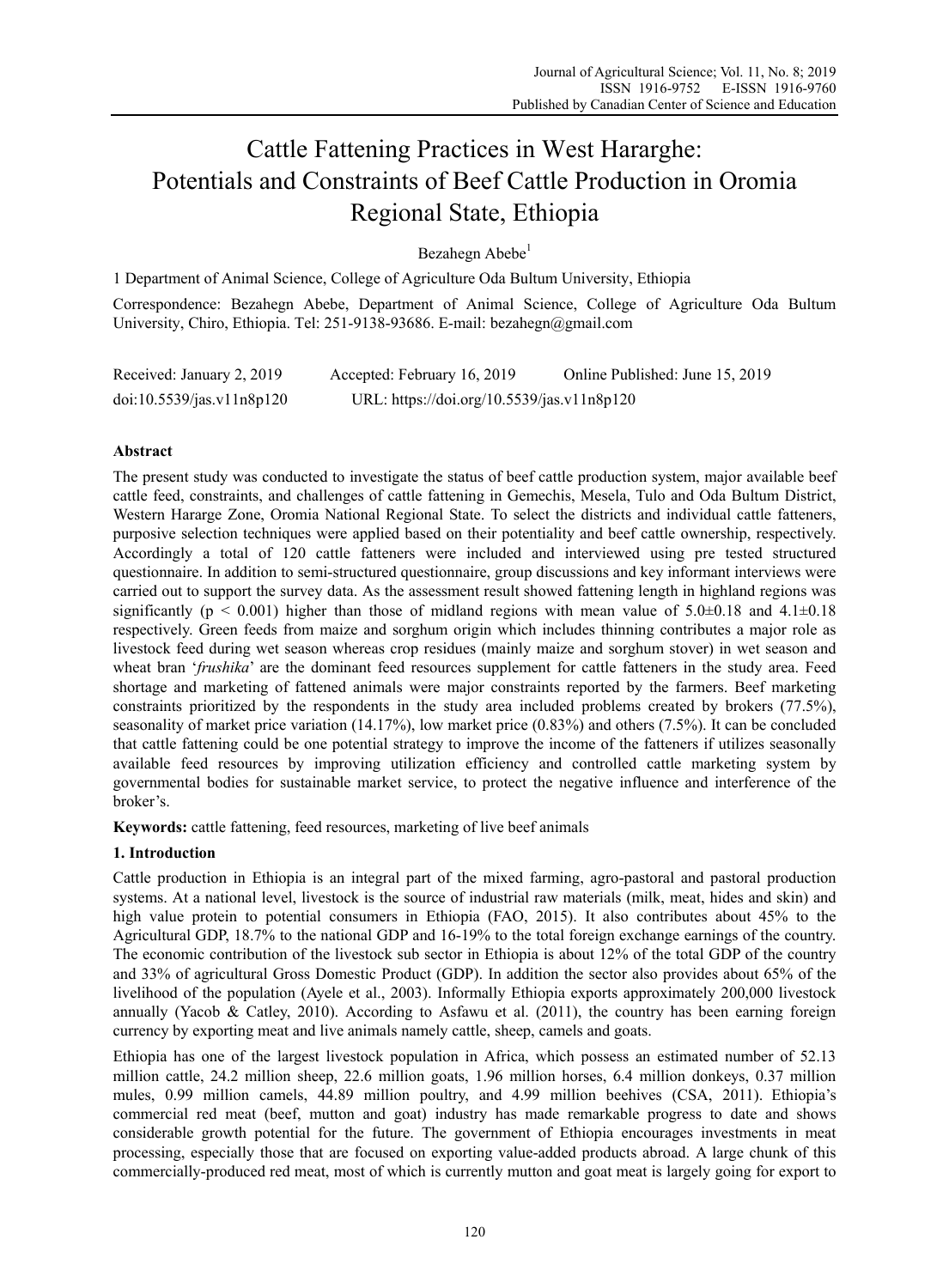the Middle East in order to generate foreign exchange. Beef exports are also growing, with additional market opportunities on the horizon (Shapiro et al., 2015).

In Ethiopia, there is limited information about their constraints, opportunities, challenges, economic efficiencies, production potentials and performances of beef animals under this sector (Bezahegn, 2014) and also particularly, the constraints, opportunities and challenges faced were not properly assessed despite the encouragement of the sector by government. Information about smallholder fattening or feedlot practices and its constraints is important for researchers, policy makers to take serious measures and suggest possible technologies to improve the productivity of the sector and hence maximize its contribution to the total Gross Domestic Product (GDP) or economy of the country. However, there is no adequate documented information on fattening practices of these smallholders' operators and their challenges in Ethiopia. Therefore, the major objective of this paper is designed to characterize and identify husbandry practice and major constraints marketing system of beef cattle production industries in the area.

## **2. Materials and Methods**

## *2.1 Description of Study Area*

The study was conducted in four districts of West Hararghe Zone (Gemechis, Oda Bultum, Tulo and Mesela) Oromia Regional State, Ethiopia. Zone of west Hararghe is located in Oromyia Region, and is characterized by a diversity of agro-climatic conditions which determine the composition of the rural economy.

In Western Hararghe zone, agriculture is the dominant economic activities mainly mixed type of farming where 55-65% of the livelihood is depend on food crops production, 12-15% livestock production, 10-15% cash crops (including fruits and vegetables) and 5% pity trade. According to West Hararghe Zone Finance and Economic Development Office (2016), the zone is reported to have a total livestock population of 1,179,638 cattle, 181,959 sheep, 952,611 goats, 217,267 donkeys, 1,429,655 chicken and 82,587 bee hives that indicate high potential for livestock production

*Gemechis* is the one ofdistricts of West Hararghe. It is one of the fourteen districts in West Hararghe zone located at 343 km east of Addis Ababa and about 17 km south of Chiro, capital town of the zone. The district is found within 1300 to 2400 meters above sea level (m.a.s.l.). It receives an average annual rainfall of 850 mm. The district has bi-modal distribution in nature with small rains starting from March/April to May and the main rainy season extending from June to September/October. The average temperature is 20 °C. The livestock populations of the district are 221711 cattle, 120000 goats, 30000 sheep, 250 horses, 1529 mules, 30000 donkeys, 8560 camels and 157,700 poultry (WHZLFDO, 2018).

*Oda Bultum* is located at 08054, 3180N, 0400, 0210E. Its Altitudinal range is from 1040-2500 meters above sea level (m.a.s.l), the average altitude of the district is 1770 m.a.s.l. From the total land area/topography of the district; 60% is plain and 40% is steep slope. The annual rain fall is 900 mm-1100 mm. The livestock populations of the district are 262,899 cattle, 96,220 goats, 23,234 sheep, 122,433 poultry, 47,322 donkeys, 1,873 horses and 1,620 mules, camel 19,324 (WHZLFDO, 2018).

*Tulo* is one of the districts in the Oromia Region of Ethiopia. Part of the Mirab Hararghe Zone, Tulo is bordered on the south by Mesela, on the west by Chiro, on the north by Doba, and on the east by the Misraq Hararghe Zone. Towns in Tulo include Debeso and Hirna. Coffee is an important cash crop of this woreda. Over 50 square kilometers are planted with this crop. The livestock populations of the district are 131,643 cattle, 77414 goats, 34,504 sheep, 212,441 poultry, 6,679 donkeys, 400 horses and 312 mules (WHZLFDO, 2018).

*Mesela* is one of the districts in the Oromia Region of Ethiopia. Part of the West Hararghe Zone, Mesela is bordered on the southwest by the Galetti River which separates it from Chiro, on the northwest by Tulo, and on the east by the East Hararghe Zone. Towns in Mesela include Goro Reye and Mesela. Coffee is an important cash crop of this woreda; over 50 square kilometers are planted with this crop .Coffee grown in Mesela is well known for its high quality. The 2007 national census reported a total population for this woreda of 151,698, of whom 76,864 were men and 74,834 were women; 4,590 or 3.03% of its population were urban dwellers.

## *2.2 Sampling and Data Collection*

The study was carried out in highland (Mesela and Gemechis) and midland (Tulo and Oda Bultum) districts West Hararghe Oromia Regional State, Ethiopia. A total of 120 households that own beef cattle were randomly selected from the two agro-ecologies (highland and mid-land). Primary data was collected using pre tested semi-structured questionnaire through interview and discussion with the beef cattle owners. In addition, secondary information was gathered from literature and agricultural offices' reports. Physical observation of beef cattle farms was also be used as an instrument to collect data during the study. The collection of data for this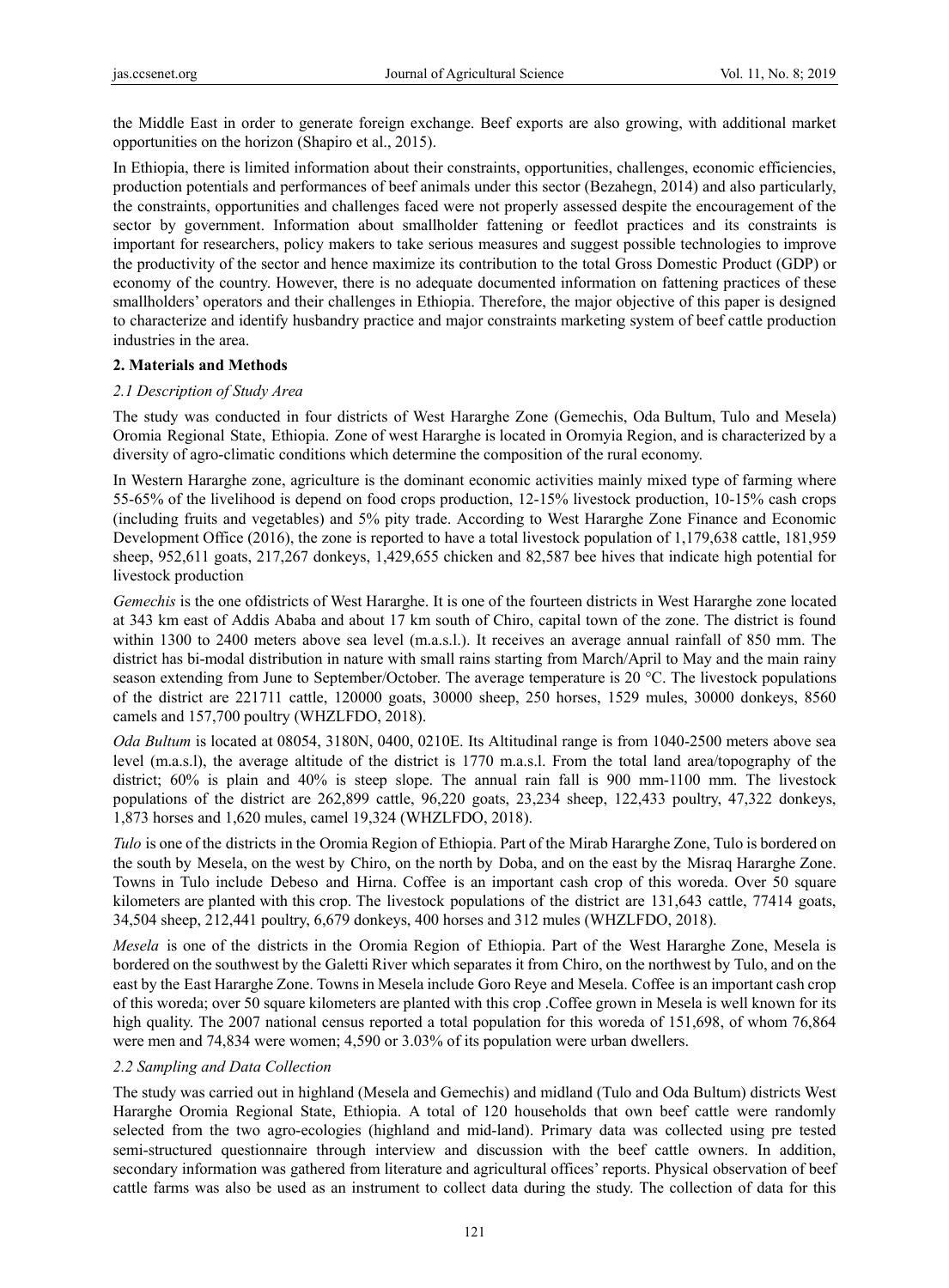study was largely supported by intensive interviews and focus group discussions of the sampled households, surveys and market observations in selected districts based on designed interview questionnaires. Data on the types of livestock species used for fattening, pattern of livestock preferences, market demand, chain of marketing, fattening cycle and duration, feed resources feeding procedure and constraints and housing of fattening cattle were collected from the beef cattle producers.

# *2.3 Statistical Analysis*

Collected data was subjected to least squares analysis using descriptive statistics through the procedure of SAS statistical software to compare the available feed resources, cattle fattening practices, and constraints of fattening cattle between the two agro-ecology on beef cattle production operating systems. From the analysis of descriptive statistics and the ANOVA significant differences between the agro-ecology was compared using SAS statistical soft ware package. Index was calculated for question that requires ranking of the response according to the formula as employed by Musa et al. (2006).

## **3. Results and Discussion**

# *3.1. Experience of Fattening and Number of Animal per Fattening Cycle*

This study indicated that (25.83%) of the farmers had long years of fattening experience 6-10 years, but most of the farmers (43.33%) had 3-5 years and (20%) of them have greater than 10 years but only (10.83%) of the farmers have fattening experience of less than three years (Table 1). Evidence obtained from the present study revealed that most of the farmers (58.33%) fatten one ox per cycle and (30.83%) of them fatten two animals per cycle which means about (89%) of the farmers fatten less than three animals per cycle. Moreover, (9.17%) and (1.67%) of the farmers had engaged in fattening with 3-5 and greater than five animals per cycle in the study area respectively. Therefore, this result indicated that most of the farmers in the study area fatten 1-2 head of cattle per cycle.

Table 1. Experience of farmers' involved in beef cattle fattening practices and number of animals fattened per cycle

|                       | <b>Fattening Experience</b> |       |                   | <b>Number of Animals/cycle</b> |       |
|-----------------------|-----------------------------|-------|-------------------|--------------------------------|-------|
| Variables             | Fre.                        | $\%$  | Variables         | Fre.                           | $\%$  |
| Less than 3 years     | 13                          | 10.83 | One               | 70                             | 58.33 |
| 3-5 years             | 52                          | 43.33 | Two               | 37                             | 30.83 |
| $6-10$ years          | 31                          | 25.83 | Three to five     | 11                             | 9.17  |
| Greater than 10 years | 24                          | 20    | Greater than five |                                | 1.67  |
| Total (N)             | 120                         | 100   |                   | 120                            | 100   |

*Note.* Fre.  $=$  Frequency,  $N =$  number of respondent.

# *3.2. Duration of Fattening*

It was observed that the length of fattening period varies according to the type of agro-ecology. It indicated that, fattening length in highland regions was significantly ( $p < 0.001$ ) higher than those of midland regions with mean value of 5.0±0.18 and 4.1±0.18 respectively. According to the farmers' perception, the long duration in the highland regions is due to slow body weight gain of fattening animals as a result of low feed offered because of less availability of feed and effect of cold environmental temperature. In addition to this, the reason of this can also be explained by the fact that animals in cold climate may be forced to utilize parts of the energy obtained from absorbed nutrients to cope up with cold weather rather than for body weight gain. Duration of 3 to 4 months of fattening length is also reported in commercial beef fattening farms (Tsegay & Mengistu, 2013).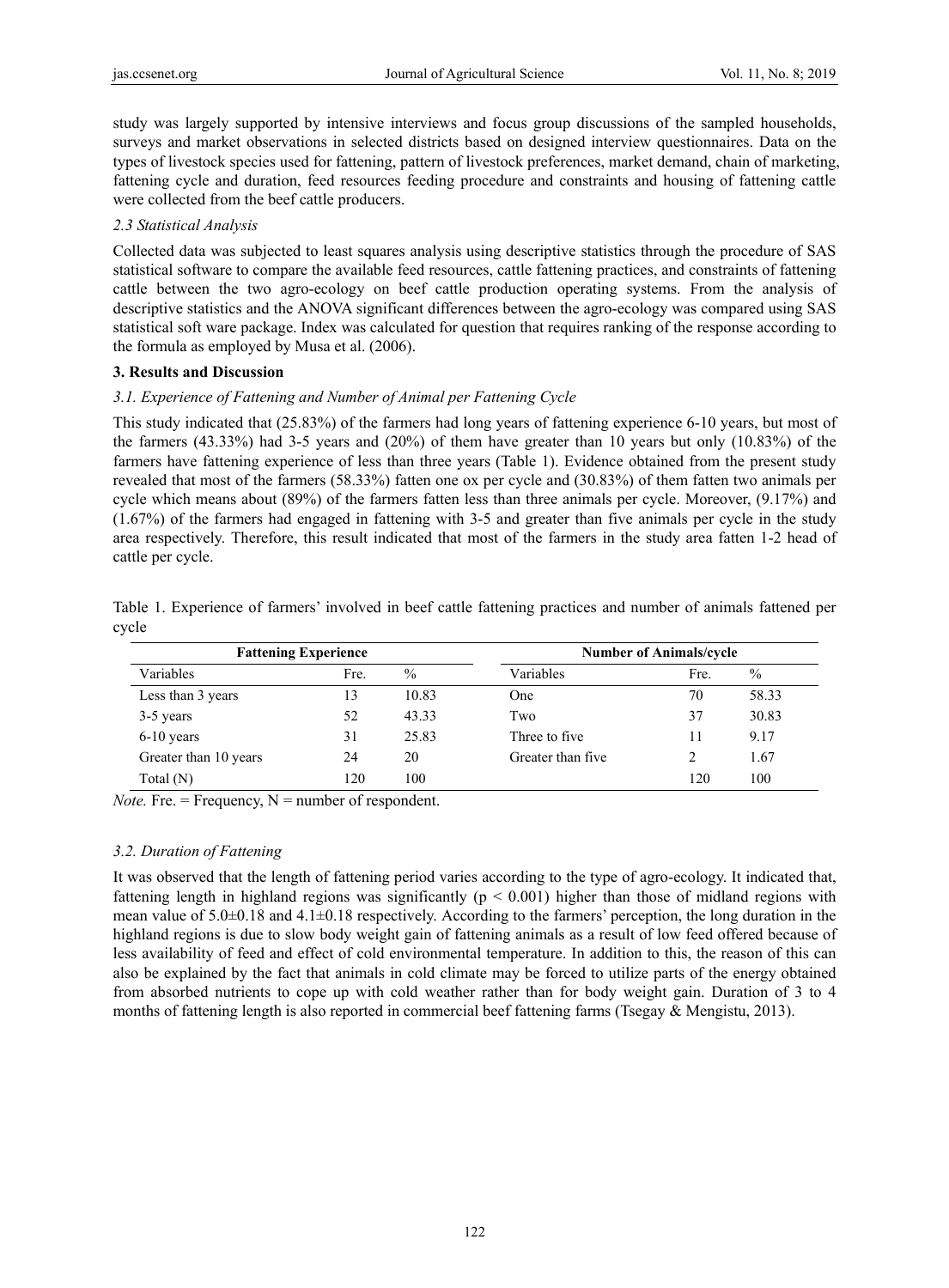| Variables            |    |                                       | Least square means±standard error |                             |
|----------------------|----|---------------------------------------|-----------------------------------|-----------------------------|
|                      |    | Duration of fattening period (months) | Number of fattening cycle/yr      | Number of animals/cycle     |
| Agro ecological zone |    |                                       |                                   |                             |
| Highland             | 60 | $5.0^{\circ} \pm 0.18$                | $1.53^{\text{a}}\pm 0.08$         | $1.43^{\text{a}}\pm0.09$    |
| Mid-land             | 60 | $4.1^b \pm 0.15$                      | $1.87^{\mathrm{b}}\pm 0.07$       | $1.85^{\mathrm{b}}\pm 0.16$ |
| SL                   |    | ***                                   | $***$                             | *                           |

Table 2. Least square means for length of fattening period, number of fattening cycle per year and number of animals fattened per cycle

*Note.* <sup>a</sup>, <sup>b</sup> = means with different letter superscript across the column differ significantly; SE = standard error; N = Number of respondents; \*\*\* = significant at ( $p < 0.001$ ); \*\* = significant at ( $p < 0.01$ ); \* = significant at ( $p <$  $0.05$ ), NS = not significant.

#### *3.3. Major Feed Resources and Season of Availablity*

As it is indicated in the table below (Table 3), the major sources of livestock feed in highland and mid-land of the study area were crop residues, grass hay, green feeds from crop lands, agro industrial byproducts and marginal grazing land. However, the importance and availability of feed resources indicated above is varied based on seasonal fluctuation. Accordingly, crop residues, agro-industrial by products (mainly wheat-bran), grass hay and stubble grazing are important feed resources during dry season whereas green feeds from crops like maize and sorghum origin, crop residues, weeds, crops thinning, and marginal lands for grazing or cut-carry feeding are principal feed resources. According to this study, crop residues (mainly maize and sorghum stover) are the dominant feed resources in both dry and wet season. This is due to the shortage of grazing land as a result of intensified utilization of land for crop cultivation which results scarcity of grassland for livestock feed production. Therefore, farmers are forced to use crop residues such as cereal straws, legume haulms, and maize and sorghum stovers as the main livestock feed resources in order to minimize the constraints of feed shortage. The results in the present study is supported by findings reported for the West Hararghe (Abdi et al., 2013) which indicated that feed from maize and sorghum origin plays a significant sources of livestock feed.

| Variables                  |        | Weighted frequency       |                          |                |                |                |                          |       |      |
|----------------------------|--------|--------------------------|--------------------------|----------------|----------------|----------------|--------------------------|-------|------|
|                            | Season | $\mathbf{1}$             | $\overline{2}$           | 3              | 4              | 5              | 6                        | Index | Rank |
| Highland $(N = 60)$        |        |                          |                          |                |                |                |                          |       |      |
| Grazing land               | Dry    |                          |                          | 1              | 11             | 16             | 32                       | 0.08  | 5    |
| Crop residue               | Dry    | 42                       | 18                       |                |                |                |                          | 0.28  | 1    |
| Stubble grazing            | Dry    | $\overline{\phantom{a}}$ | 5                        | 4              | 29             | 22             | $\overline{\phantom{0}}$ | 0.14  | 4    |
| Grass hay                  | Dry    | 6                        | 13                       | 34             | $\overline{c}$ | 5              | $\overline{a}$           | 0.20  | 3    |
| Wheat bran                 | Dry    | 14                       | 25                       | 16             | 5              |                |                          | 0.23  | 2    |
| Others                     | Dry    |                          |                          |                | 5              | 26             | 28                       | 0.08  | 5    |
| Green maize & Sorghum leaf | Wet    | 29                       | 13                       | 12             | 3              | 2              | 1                        | 0.26  | 1    |
| Green weeds                | Wet    | 5                        | 15                       | 27             | 13             |                |                          | 0.22  | 3    |
| Green grasses              | Wet    | 7                        | 14                       | 16             | 23             |                |                          | 0.21  | 4    |
| Green maize stalk          | Wet    | 19                       | 10                       | 5              | 23             | 3              | $\overline{\phantom{a}}$ | 0.23  | 2    |
| Other green feed           | Wet    | -                        | $\overline{\phantom{a}}$ | $\overline{a}$ |                | 34             | 26                       | 0.08  | 5    |
| $Mid$ -land( $N = 60$ )    |        |                          |                          |                |                |                |                          |       |      |
| Grazing land               | Dry    | 1                        | 1                        | 1              | 7              | 16             | 34                       | 0.08  | 5    |
| Crop residue               | Dry    | 41                       | 12                       | 5              | $\overline{c}$ |                |                          | 0.26  | 1    |
| Stubble grazing            | Dry    | 3                        | 16                       | 19             | 17             | 5              | $\overline{\phantom{a}}$ | 0.19  | 3    |
| Grass hay                  | Dry    | 1                        | 13                       | 18             | 17             | 10             | 1                        | 0.17  | 4    |
| Wheat bran                 | Dry    | 15                       | 18                       | 16             | 7              | $\overline{4}$ |                          | 0.22  | 2    |
| Others                     | Dry    |                          | $\overline{\phantom{0}}$ | $\blacksquare$ | 8              | 24             | 28                       | 0.08  | 5    |
| Green maize& Sorghum leaf  | Wet    | 37                       | 13                       | 7              | $\overline{c}$ | $\blacksquare$ | 1                        | 0.28  | 1    |
| Green weeds                | Wet    | 9                        | 20                       | 28             | 3              |                |                          | 0.24  | 3    |
| Green grasses              | Wet    | 4                        | 12                       | 25             | 19             |                | $\overline{a}$           | 0.21  | 4    |
| Green maize stalk          | Wet    | 9                        | 13                       | 4              | 32             | 2              |                          | 0.20  | 2    |
| Other green feed           | Wet    |                          |                          |                |                | 35             | 24                       | 0.08  | 5    |

Table 3. Rank of major feed resources during dry and wet season

*Note.* Others = refer household leftover and industrial by-product supplement for dry season; tree leafs and industrial by products for wet season.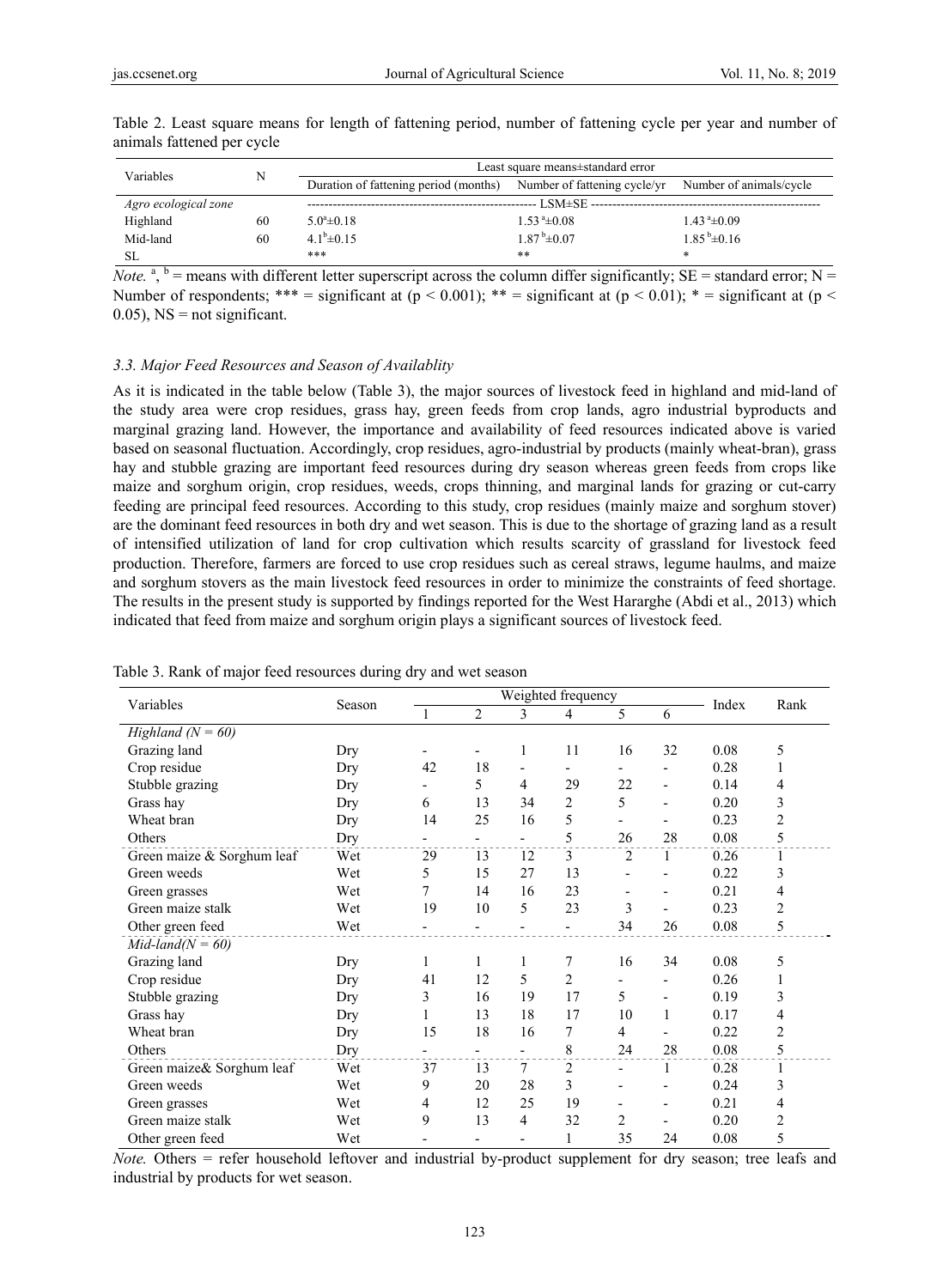The availability of sorghum stover is due to the fact that farmers grow sorghum as a sole crop and store sorghum stover for a long period, which is a common practice almost by all small farmers in the study area. The Farmers harvest and utilize green feed resources as livestock feeds like maize and sorghum thinning, leaf strips and stalks locally called '*Qaxara*', green grassers from marginal land and also green weeds are feed resources for fattening animals under both highland and midland agro-ecology during wet season. This finding is also in line with the study reported by Fekadu and Alemu (2000) which indicated that leaf stripping from maize and sorghum plays a significant role in diets of fattening oxen in the eastern Hararghe highlands. In the study area, industrial by product from flower factory mainly wheat bran which is locally known as *frushika* is readily available on local market at a price and widely used by all farmers to supplement their animals. It is supplemented to fattening cattle after wetted with water and added salt in cut-barrels or wooden feed boxes. Some of the farmers also used linseed meal (*Linum asitatissimum*) and cottonseed cake as a protein supplement but they complain the high price of these supplement. In highland areas of the study areas the importance of stubble grazing is also not undermined which is common immediately after harvest time.

# *3.4 Marketing System of Beef Animals*

Cattle fattening holds the major share of income sources for household heads in west Hararghe. This may be due to an increase in demand for beef as the result of increase in urbanization in the country as whole and emerging middle-class urban dwellers with higher income and more buying power that brings opportunities for beef cattle production. As a whole, in the study area cattle fatteners mainly fatten their oxen for the purpose of generating income and profit. Therefore, the farmers supply their fattened animals to the market using different marketing systems. As it is indicated in (Table 4) most respondents (60.83%) take animals to local market place for selling, the rest 34.17%, 4.17%, and 0.83% sell at farm gate to brokers, traders, and consumers respectively. Therefore most of the beef cattle producers taken their fattened animals to the market place for sale may be because of the inadequate information of the beef cattle market price. On the other hand, this indicated that without market price assessment by them, the farmers were not satisfied with the prices determined at their farm site.

|                                       | $N = 120$ |               |  |  |
|---------------------------------------|-----------|---------------|--|--|
| Beef cattle marketing methods         | Fre.      | $\frac{0}{0}$ |  |  |
| Picked at farm gate by broker         | 41        | 34.17         |  |  |
| Picked at fattening place by consumer |           | 0.83          |  |  |
| Taken to market place                 | 73        | 60.83         |  |  |
| Picked by trader at farm gate         |           | 4.17          |  |  |
| Total                                 | 120       | 100           |  |  |

Table 4. Marketing methods of fattening animals in percent

*Note.* N = number of respondent; Fre. = Frequency.

# *3.5 Market Information and Price Determination*

Market information is vital to minimize information gaps and uncertainties that exist in the agricultural sector. One of the characteristics of cattle markets in the study area is lack of transparency, which in turn makes it hard to know the actual price of a given animal. This is especially manifested by the diverse price sets imposed on the same type of live animal by different cattle traders and middlemen.

Coupled with the absence of official cattle price information system, the existing information exchange, which is based on personal relationships, leaves a huge gap in the case of market transparency. Moreover, the transparency issue is further compromised by other factors such as the difference in measuring systems (animals are transacted based on eye judgment, rather than weigh scales) and the special relationships between some farmers and trader. Under normal marketing system, buyers and sellers communicate mostly directly, and a seller tells the buyer his price range for the cattle he intends to sale. The buyer then negotiates with the seller and settles the price in secret. But if brokers are involved, a deal between the seller and buyer is closed and price will only be determined known to the buyer and the broker and kept secret from the seller. Therefore, as it is indicated in the (Table 5) below, the broker influences the market price of the cattle by favoring the buyers/traders which is the problems reported by the farmers in the study area.

According to the results of this study on market information sources, the majority of the respondents (45%) reported that the initial price is set by the cattle owners in negotiation with the buyers. On the other hand,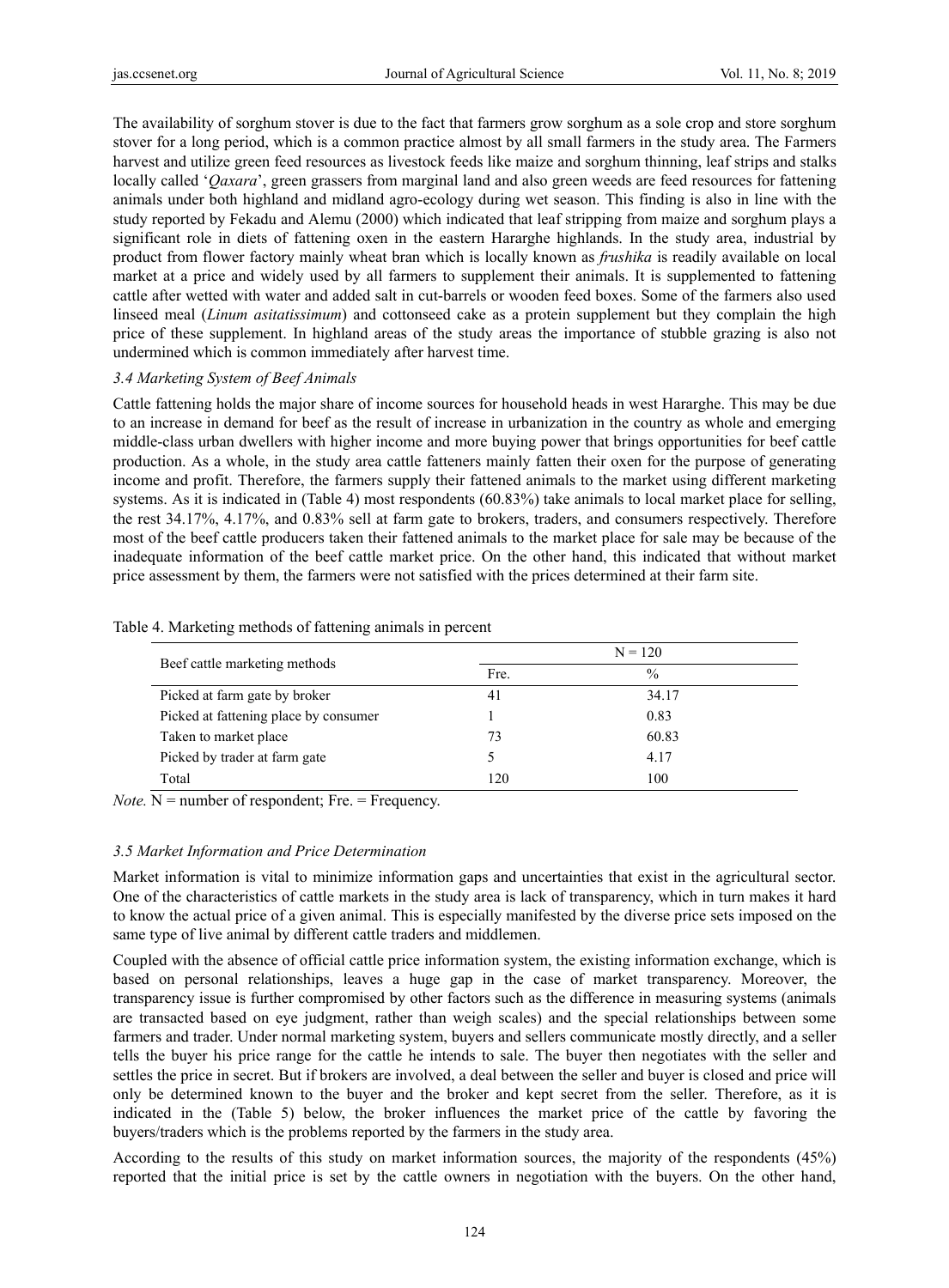(34.17%) of the farmers stated that the price of fattened cattle in the market will be set by the brokers which indicated that market price highly influenced by the middlemen. As most of the farmers explained the involvement of the brokers in marketing of their animals is a big problem which discourages the sector as these middlemen are not legally licensed and always do in favors of the traders. The purchase price will also determined by negotiation between the buyers and owners (11.67%), buyers/traders (5.83%) and sometimes the buyers and middlemen only set the price. Regarding sources of market information, as reported by the respondents (37.5%), (29.17%), (29.17%), (3.33%) and (0.83%) get market information from middlemen, other farmers, multiple response, market visit and media respectively (Table 5). As it is mentioned above the option to obtain market information legally from the government office or media is insignificant as a result the producers susceptible for bargaining and obliged to sell their animals at less price which reduce profit.

|                               |      |                     | $N = 120$            |      |       |
|-------------------------------|------|---------------------|----------------------|------|-------|
| Sources of market information |      | Price determination |                      |      |       |
| Variables                     | Fre. | $\%$                | Variables            | Fre. | $\%$  |
| Middlemen                     | 45   | 37.5                | Farmers/owners       | 54   | 45    |
| Market visit                  | 4    | 3.33                | Middlemen/brokers    | 41   | 34.17 |
| Government media              |      | 0.83                | <b>Buvers</b>        |      | 5.83  |
| Other farmers                 | 35   | 29.17               | Owner and buyer      | 14   | 11.67 |
| Multiple response             | 35   | 29.17               | Middlemen and buyers | 4    | 3.33  |
| Total                         | 120  | 100                 |                      | 120  | 100   |

Table 5. Sources of market information and market price determination

*Note.* Multiple response = other farmers, middlemen and market visit.

## *3.6 Major Constraints of Beef Cattle Fattening*

Among the many factors that influence beef cattle production in study area, feed shortage and marketing of fattened animals were a major constraints reported by the farmers. In the study areas, seasonal variations in feed quantity and quality and the high price of industrial supplementary feed and the activities of illegal market intermediaries are the main restriction to beef animal production.

#### 3.6.1 Feed Constraint

According to the findings of the present study, the most available feeds in the area were crop residues mainly sorghum stover and industrial byproducts (concentrates) with expensive purchasing prices, and there were no other green feeds during dry season. Most of the interviewed farmers reported, they have shortage of animal feeds, special during the dry season. This finding is in line with the issue reported by Tessema et al. (2003) that stated about seasonal variations in feed quality and quantity are the main limitation to animal production and cause fluctuation in productivity throughout the year, particularly in the dry seasons during which feed is limited. They also reported the high prices of agro-industrial concentrate feeds. This might be due to the lack of feed processing factories and suppliers in the area. Hence, the problems mentioned above regarding animal feed was highly affects the production and performances of the fattening animals, and livelihood of the farmers. According to most of the farmers report, there is almost no production practice of cultivation of improved forages in the area. The reason why the farmers failed to practice improved forage production as it is indicated in Table 6 were lack of land (44.1%), lack of forage seed (25%), lack of knowledge about forage crops (15.83%) and combination of the above problems (15%) were the problems reported by the farmers.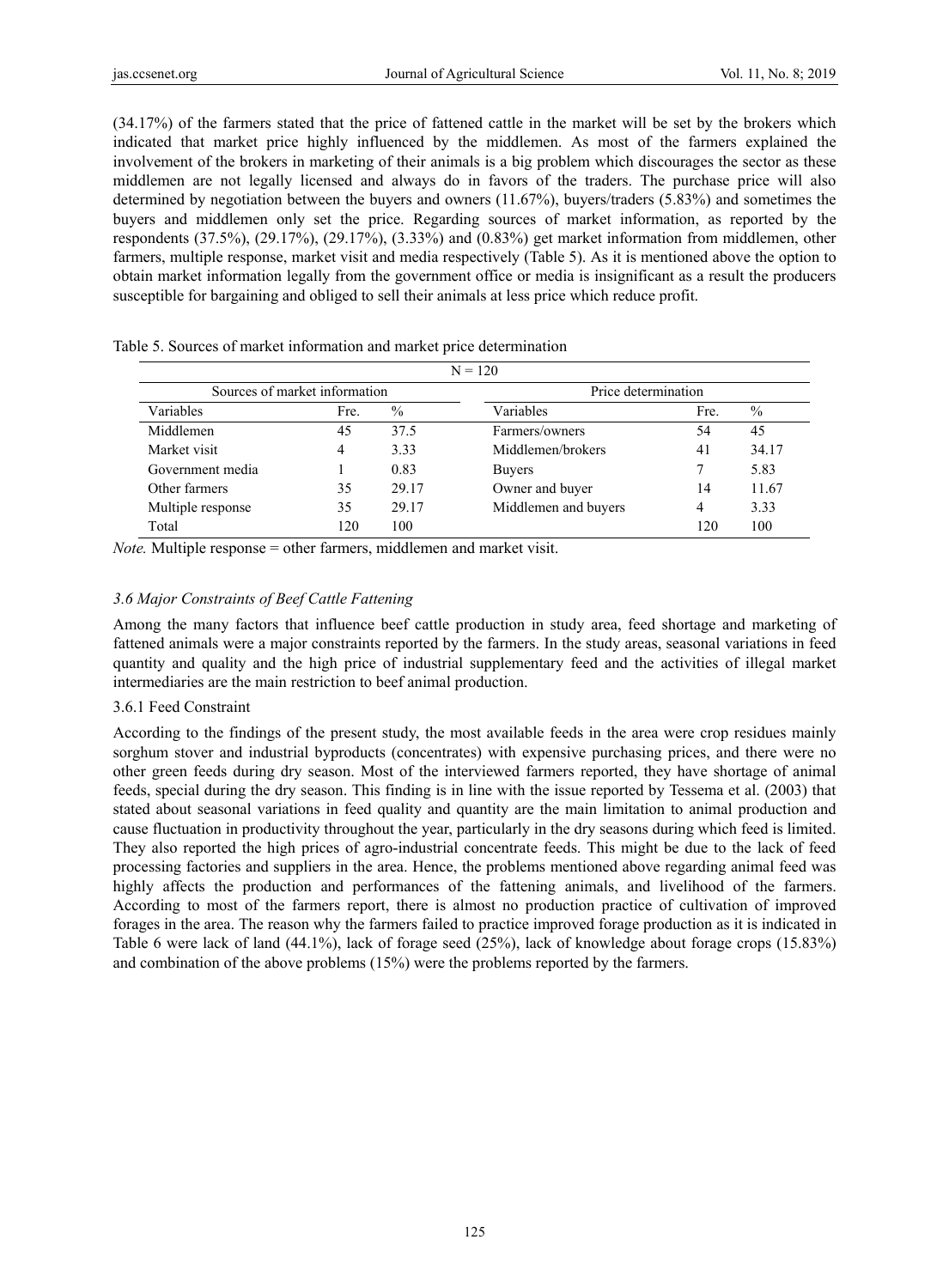|                              |      |               | $N = 120$                                 |      |               |
|------------------------------|------|---------------|-------------------------------------------|------|---------------|
| Improved forage production   |      |               | Reasons for no improved forage production |      |               |
| Variables                    | Fre. | $\frac{0}{0}$ | Variables                                 | Fre. | $\frac{0}{0}$ |
| Practices forage production  | 6    |               | Lack of forage seed                       | 30   | 25            |
| No forage production         | 102  | 85            | <b>Land Shortage</b>                      | 53   | 44.17         |
| Inadequate forage production | 12   | 10            | Inadequate knowledge                      | 19   | 15.83         |
| Enough forage production     |      |               | Multiple response                         | 18   | 15            |
| Total                        | 120  | 100           |                                           | 120  | 100           |

#### Table 6. Practices of improved forage production and reasons for not forage production

*Note.* Fre. Frequency, Multiple response = lack of land, lack of forage seed and information.

## 3.6.2 Market Constraint

As market constraints considered in the study area, the farmers reported that beef cattle marketing was highly influenced and constrained by the problems created by brokers during market time (Table 7). The brokers influence the market special by limiting the owners' rights to decide the price of his own cattle and affecting the processes of negotiation between the seller and buyers (Table 5). Most respondents frequently mentioned problems related to brokers activities in the market as the first ranked constraint followed by seasonality of market price variation as the second major problem (Table 7).

## Table 7. Beef cattle marketing constraints in percent

| Beef cattle marketing constraints     | $N = 120$ |               |  |  |
|---------------------------------------|-----------|---------------|--|--|
|                                       | Fre.      | $\frac{0}{0}$ |  |  |
| Low market price                      |           | 0.83          |  |  |
| Brokers/middlemen                     | 93        | 77.5          |  |  |
| Seasonality of market price variation |           | 14.17         |  |  |
| Multiple response                     | Q         | 7.5           |  |  |
| Total                                 | 120       | 100           |  |  |

*Note.* Multiple response = Low market price, Brokers and Seasonality of market price variation.

Most of cattle owner has almost no privacy to sell cattle without the influence of brokers. There is locally adopted Amharic word called '*teyizewal*' which means, if one broker comes and see fattened cattle of the owner, other brokers may not come since the cattle of this owner already hold by the former broker, such process locally called '*teyizewal or qabameera in afaan orommo*'*.* Sometimes brokers collect better benefits than the cattle fattener without any reasonable reason as the farmers reported. Moreover, if the brokers are not satisfied with the benefit they try to force the purchaser to breach the negotiation and finally, the cattle fatteners forced to return back the proposed cattle to sell. Therefore, such condition results in additional management cost and discouragement for cattle fatteners. This result is similar to that of Ahmed et al. (2016) which explained that the negative influence and interference of the broker in the market and their better collection of benefits than the cattle fattener with an hour. On the other hand, problems reported as the result of seasonality of market price variation is also not undermined.

## **4. Conclusion**

In conclusion, this survey study provides some vital information to better understand of cattle fattening, potentials and constraints of beef cattle production in the area. It is found that there is significant difference ( $p <$ 0.001) between the highland and midland farmer groups regarding length of fattening. There is also significant difference regarding the number of fattening cycle per year ( $p < 0.01$ ) and number of fattening animals per cycle  $(p < 0.05)$  between the highland and midland farmer groups. Green feeds from maize and sorghum origin which includes thinning contributes a major role as livestock feed during wet season and crop residues (mainly maize and sorghum stover) are the dominant feed resources in dry season. Additionally, industrial by product mainly wheat bran which is locally known as *frushika* is readily available on local market and widely used by all farmers to supplement their animals. Feed shortage and marketing of fattened animals were major constraints reported by the farmers. In the study area most cattle fattener do not practice improved forage production to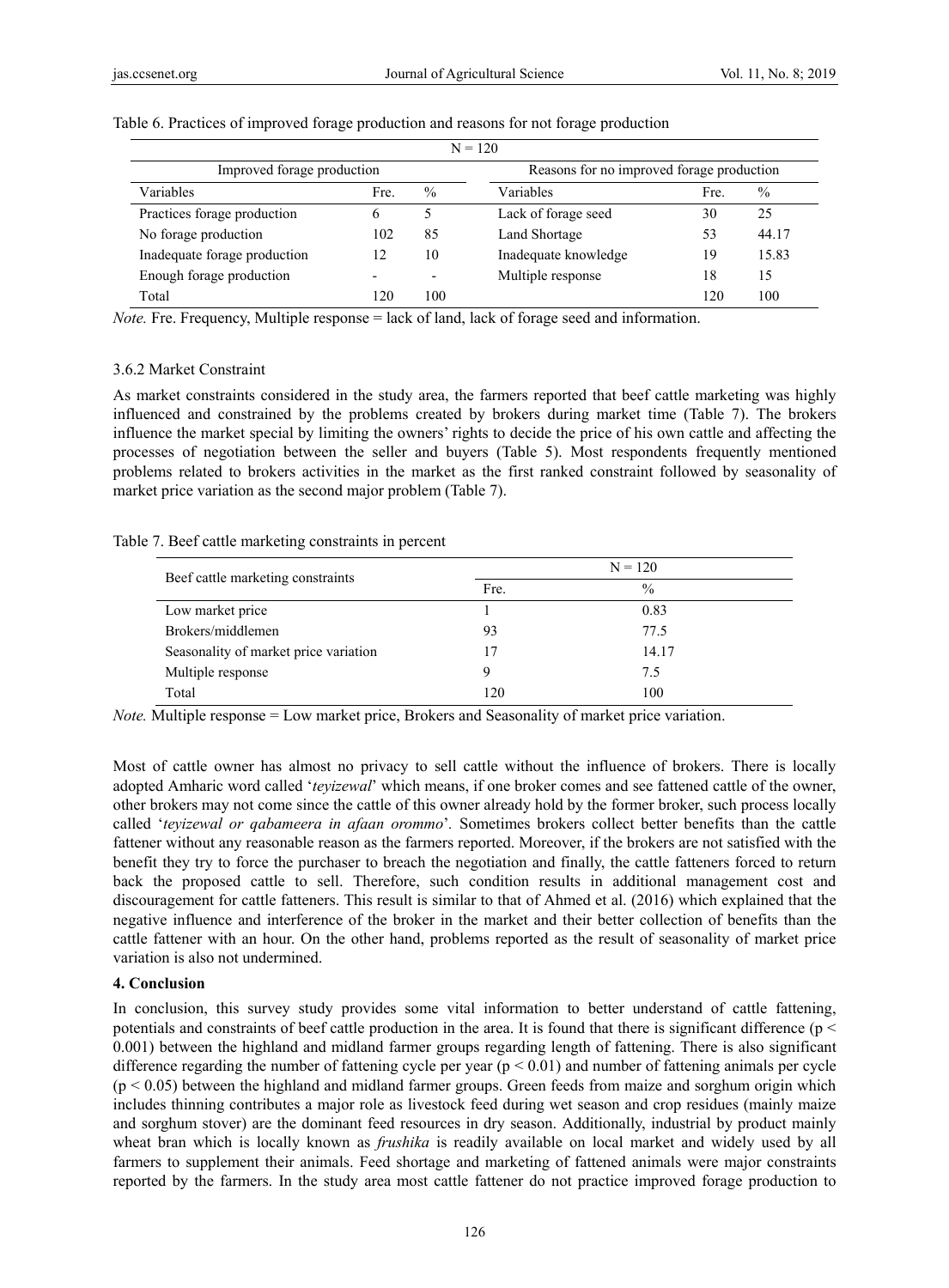minimize the problem of feed shortage due to lack of land (44.1%), lack of forage seed (25%), lack of knowledge about forage crops (15.83%) and combination of the above problems (15%) were the problems reported by the farmers. Beef cattle marketing was highly influenced and constrained by the problems created by brokers who limit the owners' rights to decide the price of his own cattle and affecting the processes of negotiation between the seller and buyers according to the cattle fatteners report. In general speaking, most of cattle owner has almost no independency to decide their cattle price without the influence of brokers and the farmers also reported that brokers favour traders during negotiation between the owners and traders for price determination. As a result, they complain the involvement of the brokers as a cause for reduction of their profit that would be obtained from fattening of beef cattle. Well experienced and motivated nature of the farmers, traditional cattle fattening practices associated with handling culture and attributes of the experienced indigenous knowledge of the farmers and the current escalating demand for livestock and livestock product in the study area is considered as opportunities to enhance the sector. However, the sector is influenced by different constraints include the inadequate feed availability, less quality of crop residues, high price of industrial by product feeds and poorly controlled marketing systems. Therefore, strategies need to be developed in order to practice cultivation of potential forages and different legumes and the cattle marketing system should be controlled and facilitated by governmental bodies.

#### **References**

- Abdi, E., Kemal, K., Yassin, E., & Muleta, D. (2013). Cattle Production in West Hararghe: An Opportunity and Constraints Assessments in Darolabu, Odabultum, Gemechis and Chiro Districts, Oromia Regional State, Ethiop. *International Journal of Livestock Production Research, 1*(1), 7.
- Ahmed, K., Tamir, B., & Mengistu, A. (2016). Constraints, Opportunities and Challenges of Cattle Fattening Practices in Urban and Peri-Urban Kebeles of Dessie Town, Ethiopia. *Journal of Fisheries & Livestock Production*.
- Asfaw, N., Shahidur, R., & Berhanu, G. (2011). *Livestock Production and Marketing.* Development Strategy and Governance Division, International Food Policy Research Institute, Ethiopia Strategy Support Program II, Ethiopia.
- Ayele, S., Assegid, Workalemahu, M. A. Jabbar, M. M., & Belachew, H. (2003). Livestock marketing in Ethiopia: A review of structure, performance and development initiatives. *Socioeconomics and Policy Research, Working Paper 52*. ILRI (International Livestock Research Institute), Nairobi, Kenya.
- Bezahegn, A. (2014). *Small Scale Beef Cattle Fattening Practices, Onfarm Performance Evaluation And Opportunities For Market Orientation In Western Hararghe Zone, Chiro District* (M.Sc. Thesis, Haramaya University, Ethiopia).
- CSA (Central Statistical Authority). (2011/12). *Agricultural sample survey 2011/12 volume ii report on livestock and livestock characteristics*.
- FAO (Food and Agriculture Organization of the United Nations). (2015). *Analysis of incentives for live cattle in Ethiopia or the time period 2005-2012.2015.*
- Fekadu, A., & Alemu, Y. (2000). The feed resource base and feeding management of the traditional draught oxen fattening practice by smallholder farmers in the eastern Hararghe highlands. *Livestock production and the environment-Implications for sustainable livelihoods* (pp. 179-188). Proceedings of the  $7<sup>th</sup>$  annual conference of the Ethiopian Society of Animal Production (ESAP) held in Addis Ababa, Ethiopia.
- Musa, L. M. A., Peters, K. J., & Ahmed, M. K. A. (2006). On farm characterization of Butana and Kenana cattle breed production systems in Sudan. *Livestock Research for Rural Development, 18*(12).
- SAS. (2002). *Statistical Analysis System version 9.0*. SAS Institute Inc., Cary, NC, USA.
- Shapiro, B. I., Gebru, G., Desta, S., Negassa, A., Nigussie, K., Aboset, G., & Mechal, H. (2015). *Ethiopia livestock master plan*. ILRI Project Report. Nairobi, Kenya: International Livestock Research Institute.
- Tessema, Z., Aklilu, A., & Ameha, S. (2003). *Assessment of the livestock production system, available feed resources and marketing situation in Belesa Woreda: A case study in drought prone areas of Amhara Region*.
- Tsegaye, T., & Mengistu, U. (2013). Assessment of commercial feedlot finishing practices at eastern Shoa, Ethiopia. *Open Journal of Animal Sciences, 3*(4), 273-280. https://doi.org/10.4236/ojas.2013.34041